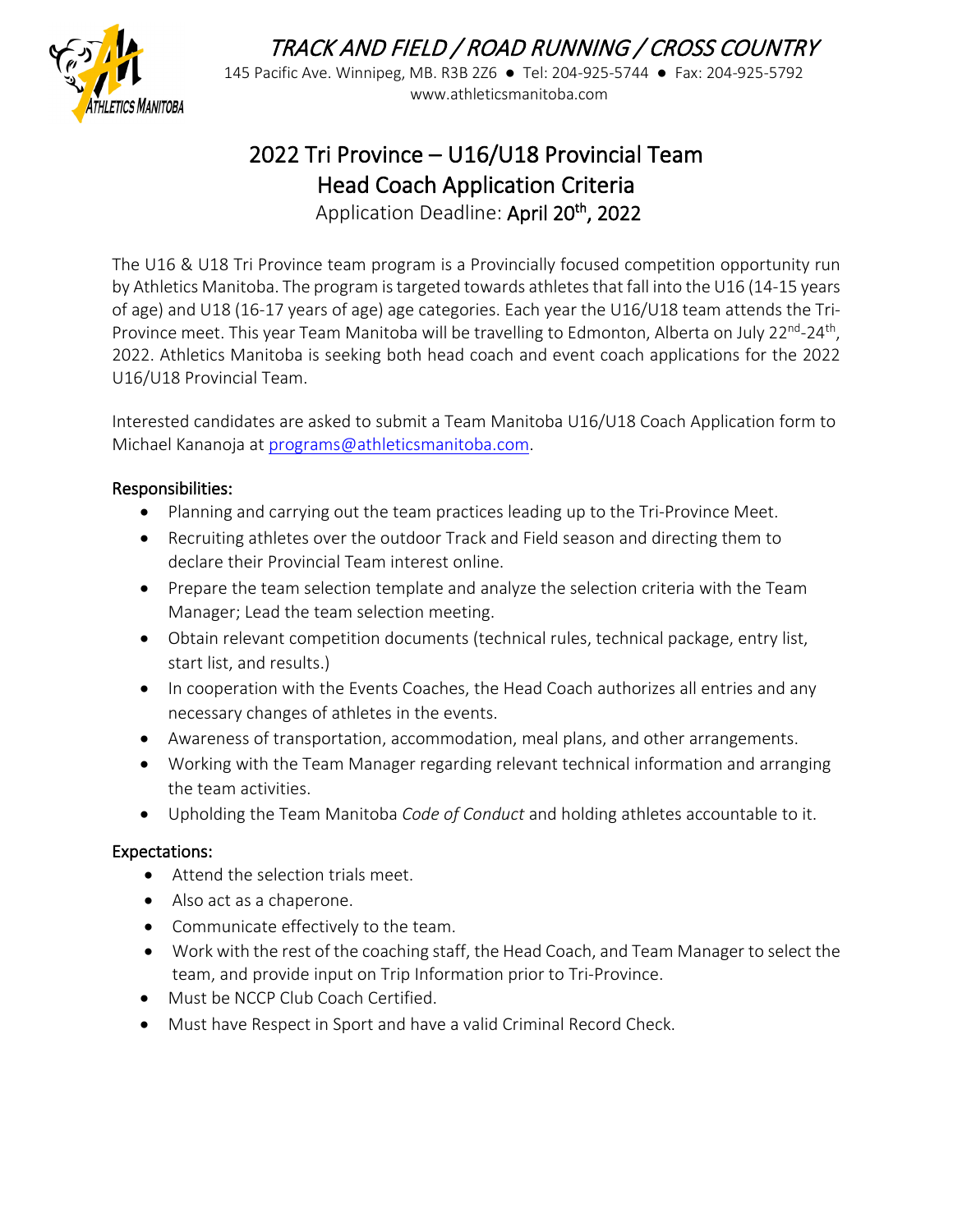TRACK AND FIELD / ROAD RUNNING / CROSS COUNTRY



145 Pacific Ave. Winnipeg, MB. R3B 2Z6 ● Tel: 204-925-5744 ● Fax: 204-925-5792 www.athleticsmanitoba.com

### Team Manitoba U16/U18 Tri-Province Coach Application

| Name:     |              | Club: |  |
|-----------|--------------|-------|--|
| Address:  |              |       |  |
| City:     | Postal Code: |       |  |
| Phone:(H) |              | (W)   |  |
| Email:    |              |       |  |

#### What Position are you applying for?

| Head Coach No     |                                      |                                      |
|-------------------|--------------------------------------|--------------------------------------|
| Event Group Coach | 1 <sup>st</sup> Option: Team Manager | 2 <sup>nd</sup> Option: Team Manager |

#### NCCP Coaching Education (Indicate Date of Completion):

| <b>Trained</b>    | Certified * |                   |      |  |
|-------------------|-------------|-------------------|------|--|
| <b>RJTW</b>       | Year        | <b>RITW</b>       | Year |  |
| Sport Coach       | Year        | Sport Coach       | Year |  |
| Club Coach        | Year        | Club Coach        | Year |  |
| Performance Coach | Year        | Performance Coach | Year |  |

\*If you do not have required certification, please indicate your plan on how you will obtain your NCCP certification before the Tri-Province Team is named:

## Respect in Sport Certification #: \_\_\_\_\_\_\_\_\_\_\_\_\_\_\_\_\_\_\_\_\_\_\_\_\_\_\_\_

#### Date of Criminal Record Check: \_\_\_\_\_\_\_\_\_\_\_\_\_\_\_\_

These are required and must be completed/provided to be considered for Team Staff.

#### Past Coaching/Managerial Experience

| Year | Team | Event | Position |
|------|------|-------|----------|
|      |      |       |          |
|      |      |       |          |
|      |      |       |          |
|      |      |       |          |